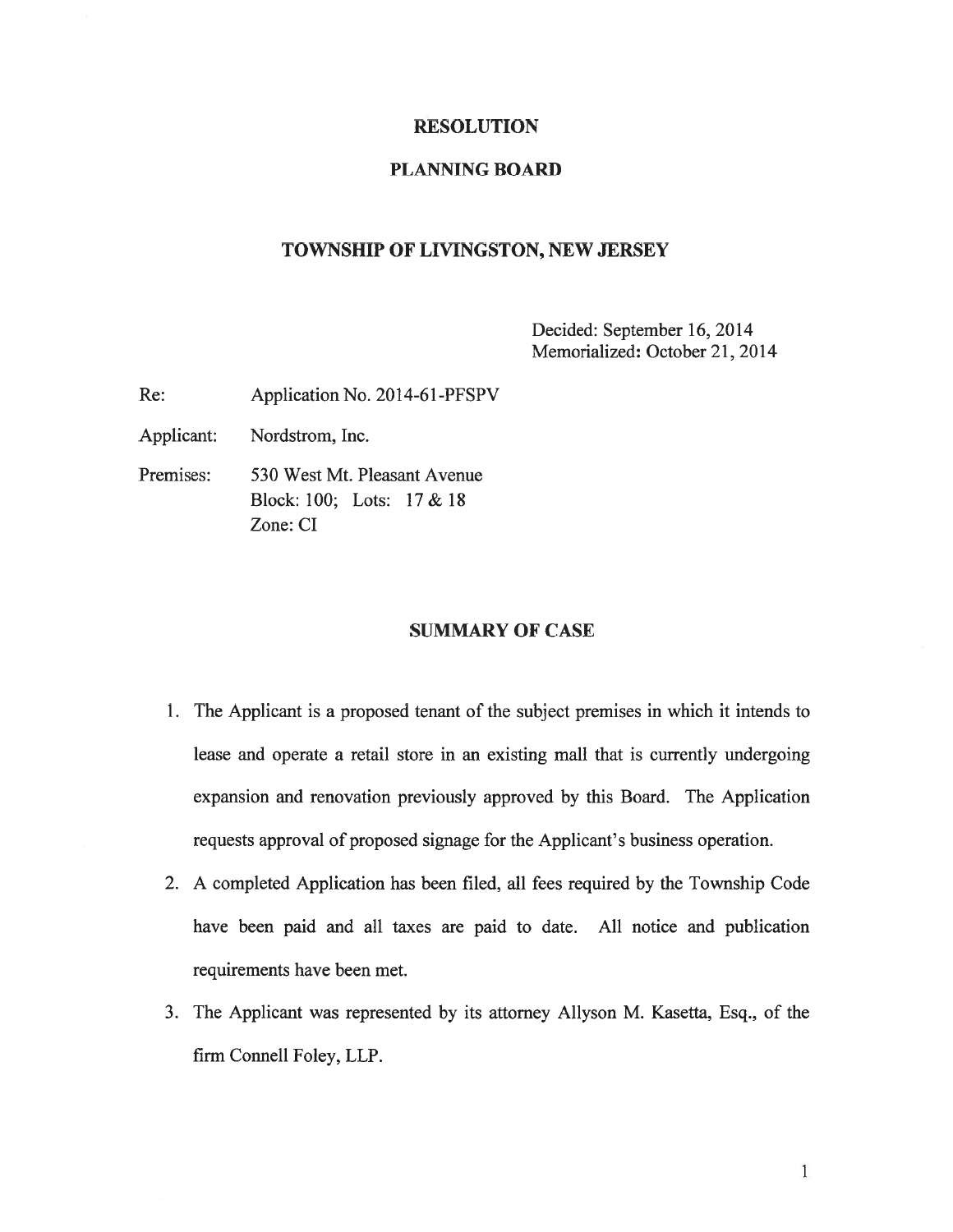- 4. Testifying on behalf of the Applicant was Keith Ottaviano, of the company Paterson Sign Group, who was accepted as an exper<sup>t</sup> in commercial signage design and installation.
- 5. A public hearing was heard before the Board on September 16, 2014 with regard to the Application.
- 6. The Applicant submitted an undated 9-sheet signage package prepared by Steven L. Dwoskin, Architect, of the firm Callison Architecture, LLC. It sets forth the Applicant's proposed signage for the Site: <sup>a</sup> wall sign at the store entrance measuring 53 square feet with dimensions of 5 feet in height by 10 feet 7 inches in width; two screen wall signs, one facing southerly and the other facing easterly, each measuring 58 square feet with dimensions of 2 feet 7 inches in height by 20 feet in width. None of those proposed signs would require variances as to their dimensions. The screen wall tower sign facing easterly would require <sup>a</sup> variance as to location. The Applicant also seeks such other variances as may be required. The Applicant also proposes to use an open sign band on an existing monument sign.
- 7. No Members of the public appeared to testify either for or against the Application or to question the Applicant's witness.

# FINDINGS OF FACT

1. The Applicant proposed and requested approval for the following signage on the Site: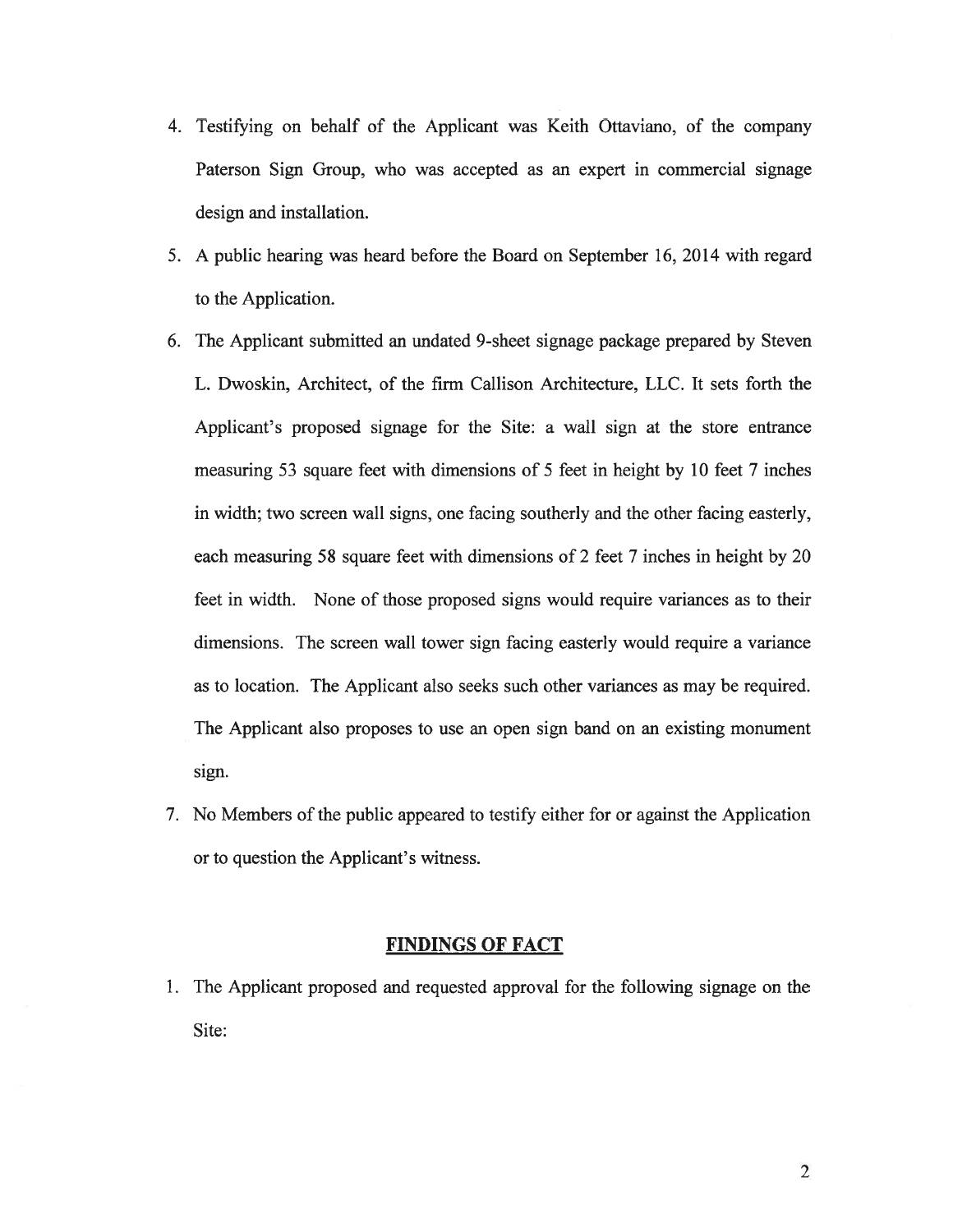A: A sign, on the storefront facing the parking lot, measuring 5 feet in height by 10 feet 7 inches in width, for a total of 53 square feet. The sign would have channel letters internally illuminated. The storefront entrance façade consists of various architectural features, including multi-color vertical ribbons, common to all of the Applicant's stores. The design of the sign would be the Applicant's logo with the word "Nordstrom" stacked over the word "Rack" that would be in larger letters.

B: A sign on the easterly face of the easterly screen wall tower would be 58 square feet in area with dimensions of 2 feet 7 inches in height by 20 feet in width. The sign would have channel letters internally illuminated. This sign does not face <sup>a</sup> street, so it requires <sup>a</sup> variance from the provisions of Township Code Section 170-90.L.(2).

C: A sign facing south on the westerly screen wall tower and measuring 58 square feet, with dimensions of 2 feet 7 inches in height by 20 feet in width. The sign would have channel letters internally illuminated.

D: A sign in an unoccupied band on the existing monument sign.

2. The aggregate total signage on Site, including the TJX Companies, Inc. signage approved this date in <sup>a</sup> separate application, would measure 1,719.84 square feet. The screen wall area measures 11,270 square feet; so that aggregate signage would calculate at <sup>a</sup> total of 15.26% of the screen wall. Township Code Section 170-90.L.(1)(g) limits aggregate signage to 5% of the wall area. Noting that the Nordstrom Rack signs were included in the aggregate calculation in the TJX

3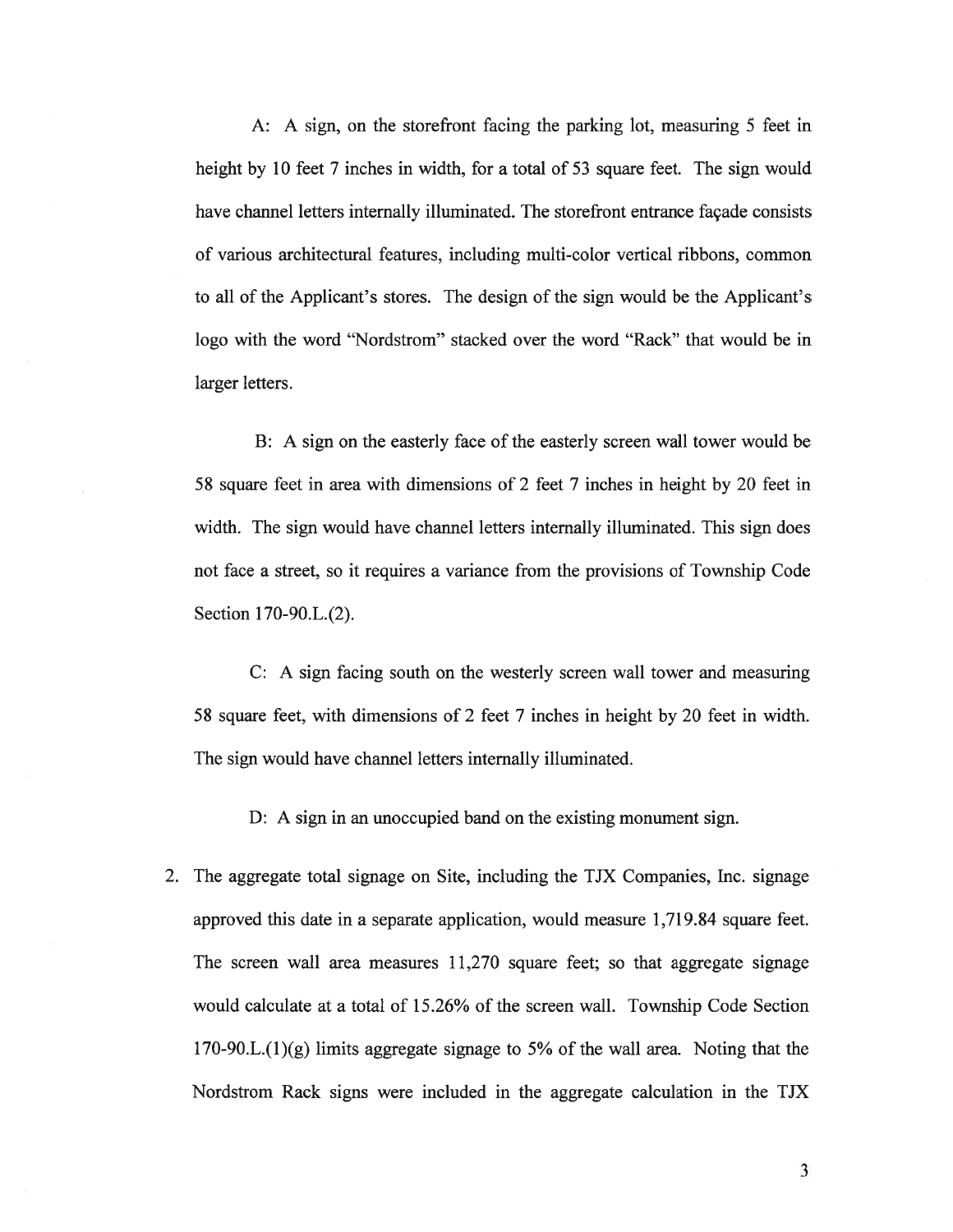Companies. Inc. matter, the Applicant requested that the variance of 10.26% from those provisions of the Code granted in approval of the TJX Companies, Inc. Application No. 2014-62-PFSPV be found to be applicable to this Application as well.

- 3. The Board notes that the design of the Nordstrom Rack wall signs, as is the case with the wall signs of the other tenants, does not meet the uniformity requirements of Township Code Section  $170-90.L.(2)(i)$  and that the Board has previously granted <sup>a</sup> variance to permit the signs on the Site to be in such noncompliance.
- 4. Township Code Section 170-92.F.(c) requires that a minimum of 60% of the horizontal length of the main level retail façade must be transparent glass between the heights of 3 feet and 8 feet above grade. Drawing ASK-09 of the Applicant's signage package shows that there will be decorative colored translucent ultra cling vinyl applications on window glazing almost entirely above the area that must be transparent glass. The Board finds the intrusion of the color of the cling into the area that must be transparent glass to be de minimis and to have no adverse effect on the requirements of Section 170-92.F.(c); and that no variance is required. The Board further finds that the specific decorative vinyl applications proposed do not constitute a sign as defined in the Section 170-3 of the Township Code.
- 5. In the course of the hearing the Applicant requested <sup>a</sup> variance from Township Code Section 170-92.F.1.(e) for one Nordstrom Rack sign, measuring 14 inches in length by 7.377 inches in height to be placed on the glazing of one window. However, the Board finds it plainly apparen<sup>t</sup> from Drawing AGK-09 of the

4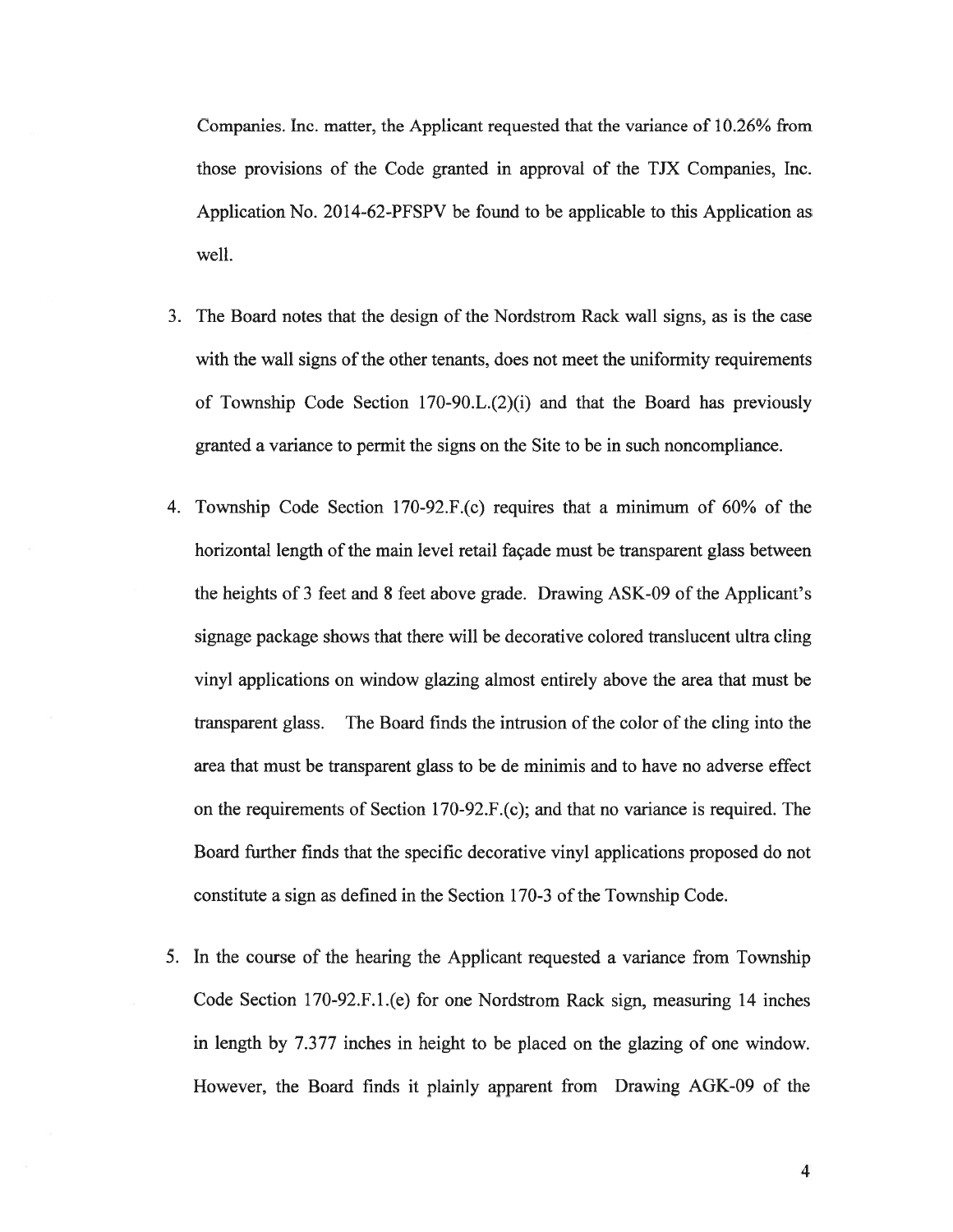signage package that no such sign proposed exceeds 25% of the glazing as measured under the rule established by Section 170-92.F.l.(e). Therefore, <sup>a</sup> variance is not required.

- 6. The wall sign facing east on <sup>a</sup> screen wall tower will require <sup>a</sup> variance because it does not face <sup>a</sup> street. The Applicant offered testimony that due to the unusual configuration of the building on the Site this particular sign would provide needed tenant identification for traffic proceeding westerly on Route 10. In the opinion of their signage expert, the location of such sign would promote public safety by providing timely identification for motorists to determine where the store is located and to make necessary safe maneuvers to enter the Site.
- 7. The Applicant's temporary signs shall comply with applicable provisions of the Township Code and shall be removed no later than installation of the signs approved by this Resolution.
- 8. The Board finds that the variances requested should be approved pursuan<sup>t</sup> to N.J.S. 40:55D-70.c.(2) because the proposed signage will be an appropriate use of the property, provides necessary identification of the retail establishment, promotes traffic safety by providing necessary signage in appropriate locations, will not have any significant detrimental impact on the Zone Plan or Zoning Ordinance, the benefits of the approval will outweigh any detriment to the public good and will advance the purposes of the Master Plan. The Board notes that the signage previously approved and installed on the property has been an esthetic improvement and serves to promote the viability of the shopping center as being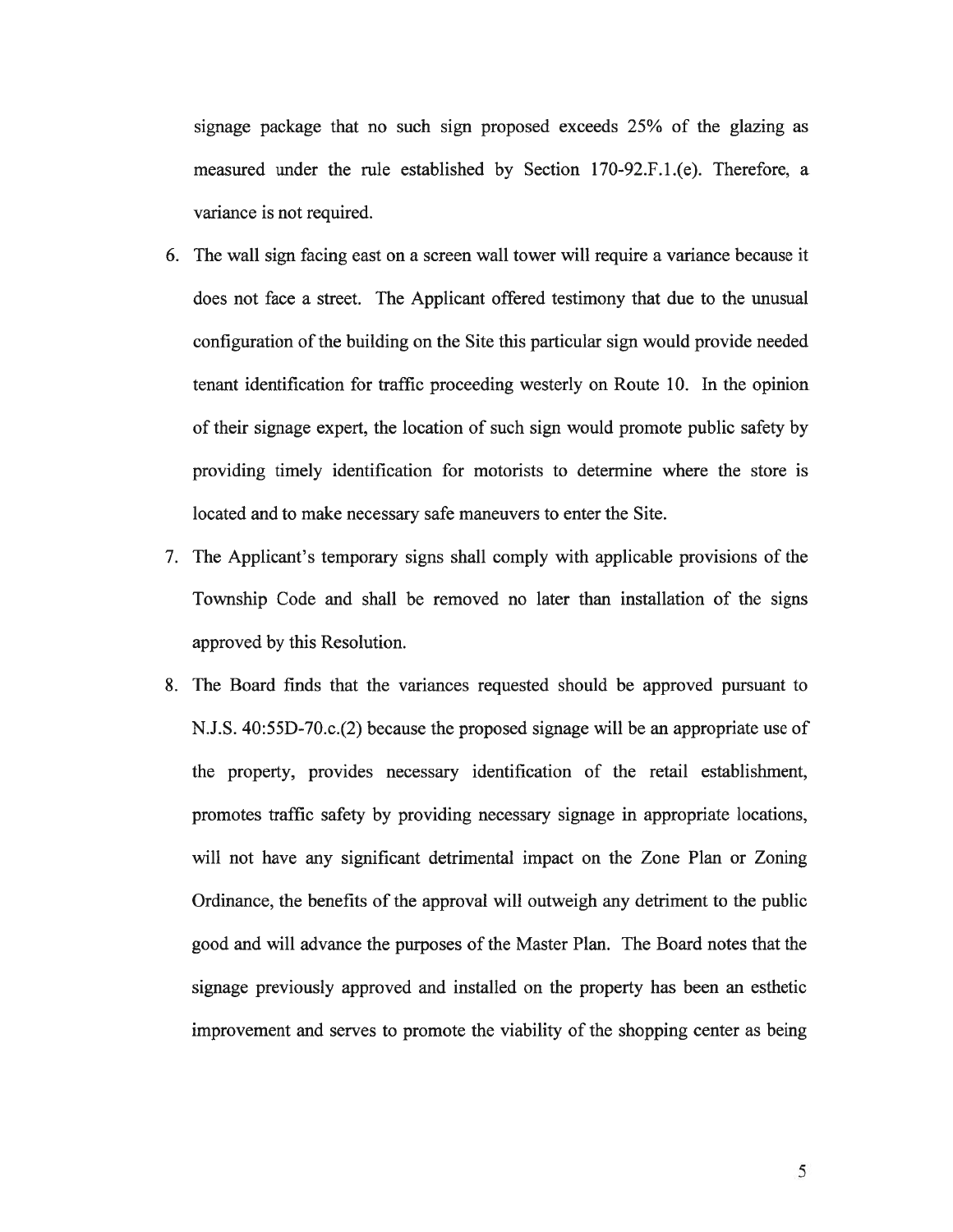occupied and active after <sup>a</sup> long period of non-use and finds that the Applicant's signs would provide the same benefit.

#### CONCLUSIONS OF THE BOARD

- 1. The Board hereby grants the Application with respec<sup>t</sup> to the following proposed signage in accordance with the provisions as found herein as to location, dimensions and illumination, subject to the variances set forth herein.
- 2. The Board approves the variances requested by the Applicant as follows:

A: A variance, from the provisions of Township Code Section 170- 90.L.(1)(g), is granted to increase the total square footage signage, including all other approved signage Applications of other tenants, to <sup>a</sup> total of 1,719.84 square feet, or 15.26%.

B: The Board grants <sup>a</sup> variance from Township Code Section 170-90.L.(2) to permit the wall sign on the easterly elevation of the easterly screen wall tower that does not face <sup>a</sup> public street.

- 3. The Board continues in full force and effect the provisions of all prior Resolutions adopted in connection with this property, excep<sup>t</sup> as specifically modified herein, including but not limited to the Resolutions memorialized by this Board on May 3, 2011, November 3, 2013, January 7, 2014, and October 7, 2014.
- 4. The Board retains jurisdiction over future signage on the Site.

This Resolution is <sup>a</sup> memorialization of the decision of the Planning Board of the Township of Livingston made on September 16, 2014 wherein Board Members Anthony,